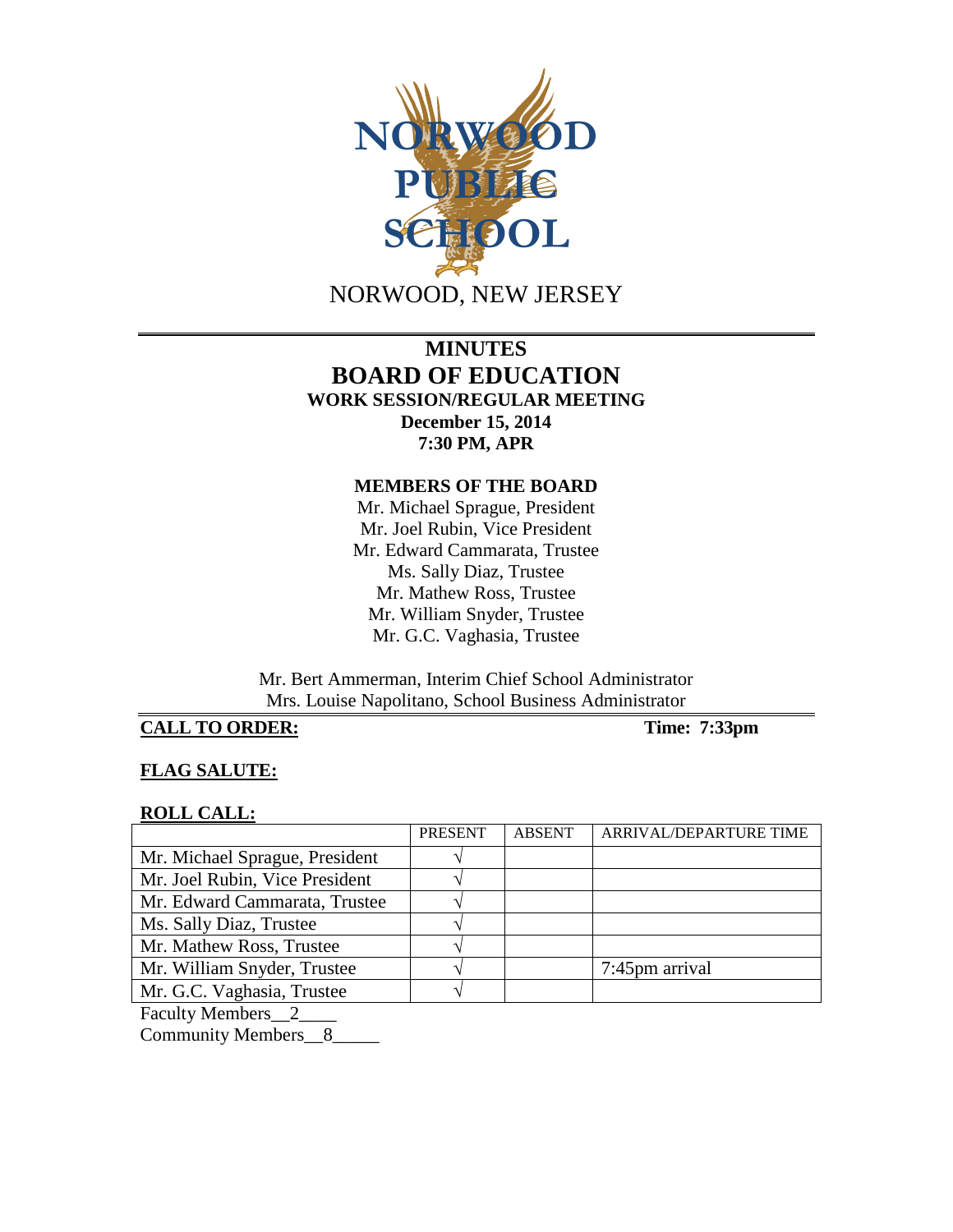### **OPEN PUBLIC PORTION MEETING ACT STATEMENT:**

Pursuant to the Open Public Meetings Act, Chapter 231, Laws of New Jersey 1975, notice of this meeting, its date, time and place have been posted on the Board's official bulletin board, and it has been delivered to The Record newspaper circulated in the District at least 48 hours prior to the time for this meeting. The Board will meet in executive session immediately following to discuss personnel and contractual matters.

### **DISCUSSION OF CORRESPONDENCE:**

#### **INFORMATIONAL ATTACHMENTS:**

- December 2014 Calendar (Attachment A)
- December 2014 Enrollment Report (Attachment B)
- December 2014 Child Study Team Student Count (Attachment C)

| ************************** |                                         |              |                               |  |  |
|----------------------------|-----------------------------------------|--------------|-------------------------------|--|--|
| Date                       | <b>TIME</b>                             | <b>PLACE</b> | <b>PURPOSE</b>                |  |  |
| January 5, 2015            | 7:30PM                                  | <b>APR</b>   | <b>Reorganization Meeting</b> |  |  |
| January 5, 2015            | Immediately following<br>Reorg. Meeting | <b>APR</b>   | <b>Work Session Meeting</b>   |  |  |
| January 19, 2015           | 8:00PM                                  | <b>APR</b>   | <b>Regular Meeting</b>        |  |  |

### **MEETING CALENDAR**

### **PRESIDENT'S STATEMENT:**

The meeting was opened and Mr. Cammarata was given a plaque by President, Mr. Sprague and thanked for the great job he has done on the Buildings & Grounds Committee. He has kept the Board abreast of all projects and has been a valuable resource with his involvement not only in the school but as a town member and parent liaison. Mr. Rubin commented that he has been a wonderful Board member and has been on the Negotiation Committee as well as Buildings and Grounds. Mr. Cammarata has been very helpful with working through contracts and with a number of projects he has accomplished and some that are still on going. Mr. Ammerman commented that Mr. Cammarata has been an ideal Board member. He is sincere and respectful and is appreciated for all his work. Mr. Cammarata is a fine human being.

#### **COMMITTEE REPORTS:**

- **1. Finance Committee**-Mr. Sprague, Chair will meet on January 19, 2015
- **2. Building & Grounds**-Mr. Cammarata, Chair will meet on January 19, 2015
- **3. Negotiations/Performance & Evaluation**-Mr. Rubin, Chair
- **4. Curriculum/Technology/Policy**-Mr. Ross, Chair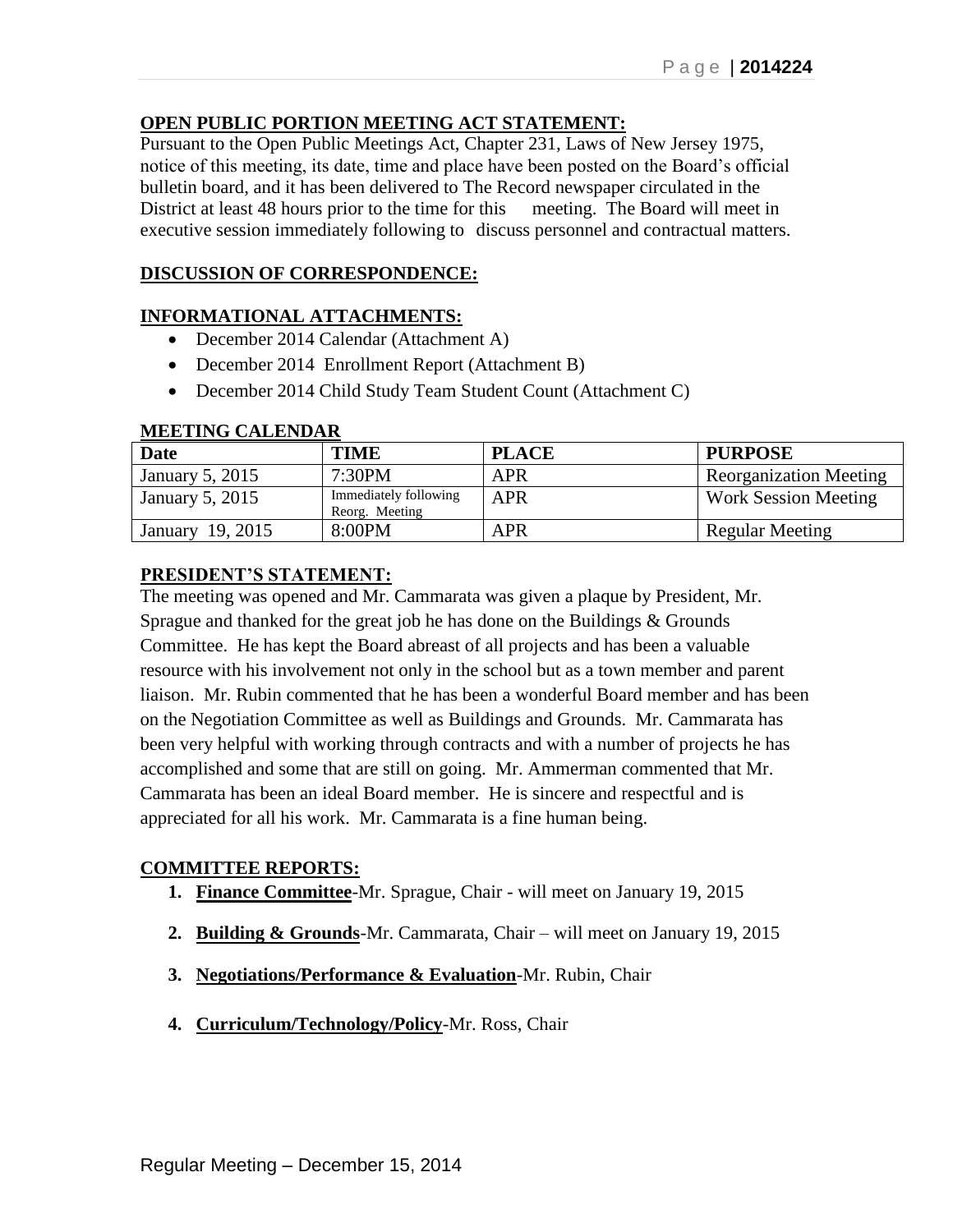- **5. School Business Administrator-** Mrs. Napolitano presented a proposal for possible Bond Refunding. The outstanding Bonds that Norwood Public School were issued with a Call Date of March 2016 which makes it possible for the Bonds to be called in and refinanced at a lower interest rate, which would be a cost savings of possibly \$200,000 over the life of the bonds without extending their maturity dates. We will be meeting with our Bond Counsel and a Financial Advisor at a Finance Committee meeting to look at starting the process which would involve the Board to vote on and have a majority vote. This is important to consider not only due to the cost savings but because having a net present value above the 3% threshold could impact state aid to the district.
- **6. Chief School Administrator**-Mr. Ammerman Baseball/Softball league is set with Northvale, Harrington Park, Old Tappan, Norwood, RiverVale and Cresskill. Leigh Bomzer is the baseball coach. 22 boys and 22 girls signed up. The band and concert band did an excellent job with the holiday parade and with their trips to the Senior Center. A Tentative calendar was presented for 2015-2016, starting before Labor Day.

### **ACTION ITEMS:**

**I. APPROVAL OF MINUTES** BE IT RESOLVED, that the Motion to Approve the Minutes of:

> November 3, 2014 – Special Meeting November 12, 2014 – Work Session and Executive Session November 18, 2014 – Special Meeting November 17, 2014 – Regular Meeting and Executive Session

Moved by: Mr. Ross Seconded by: Mr. Snyder Vote: All In Favor

| <b>BOARD MEMBER</b>            | <b>AYE</b> | <b>NAY</b> | <b>ABSTAINED</b> | <b>ABSENT</b> |
|--------------------------------|------------|------------|------------------|---------------|
| Mr. Michael Sprague, President |            |            |                  |               |
| Mr. Joel Rubin, Vice President |            |            |                  |               |
| Mr. Edward Cammarata, Trustee  |            |            |                  |               |
| <b>Ms. Sally Diaz, Trustee</b> |            |            |                  |               |
| Mr. Mathew Ross, Trustee       |            |            |                  |               |
| Mr. William Snyder, Trustee    |            |            |                  |               |
| Mr. G.C. Vaghasia, Trustee     |            |            |                  |               |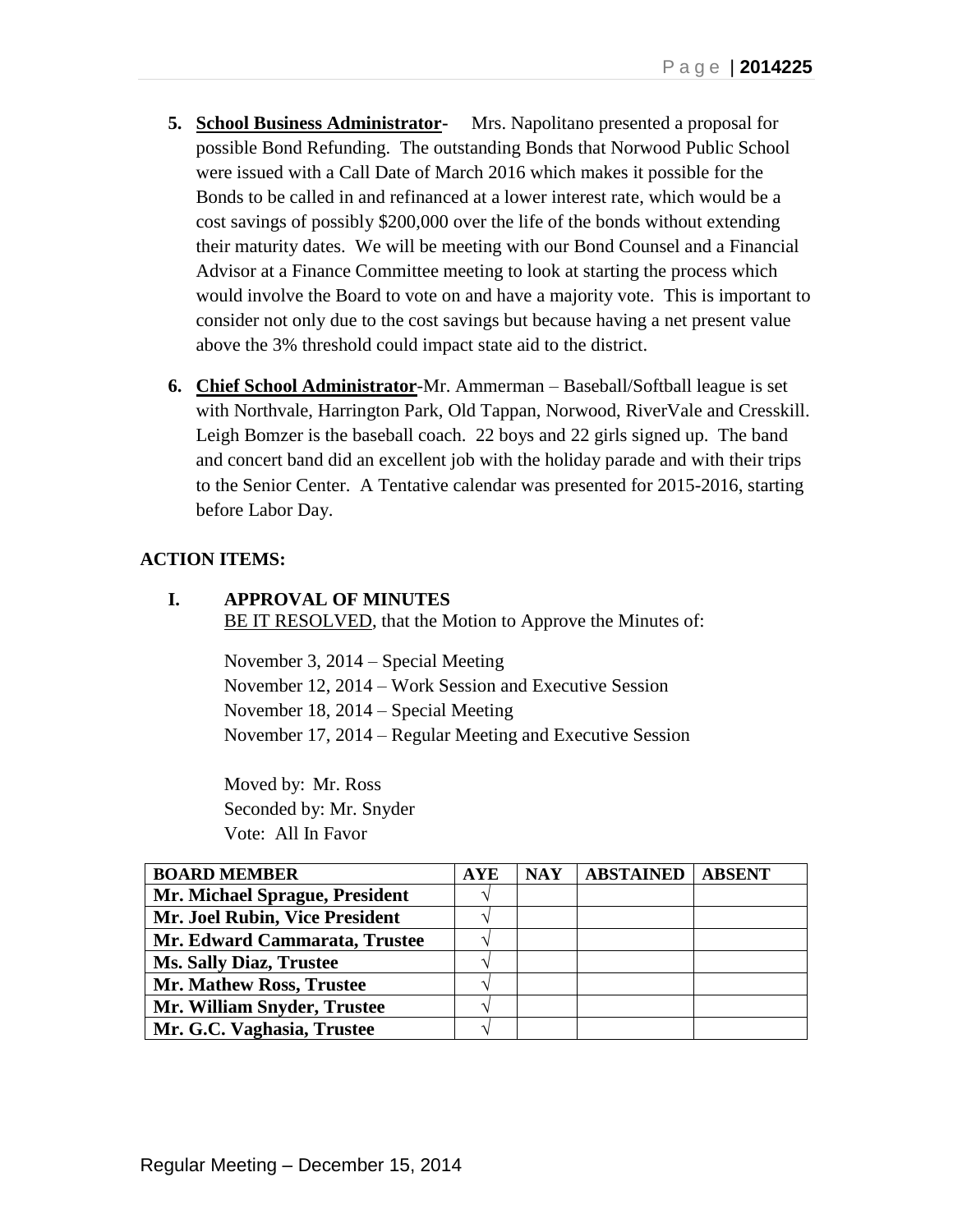## **II. ADMINISTRATIVE COMMITTEE**

BE IT RESOLVED, pursuant to the recommendation of the Chief School Administrator, the Administrative Committee recommends the following resolution(s):

Motion to approve Administrative items " $A1 - A13$ " Moved by: Mr. Rubin Seconded by: Mr. Ross Vote: All In Favor

| <b>BOARD MEMBER</b>             | <b>AYE</b>    | <b>NAY</b> | <b>ABSTAINED</b> | <b>ABSENT</b> |
|---------------------------------|---------------|------------|------------------|---------------|
| Mr. Michael Sprague, President  |               |            |                  |               |
| Mr. Joel Rubin, Vice President  | $\mathcal{N}$ |            |                  |               |
| Mr. Edward Cammarata, Trustee   |               |            |                  |               |
| <b>Ms. Sally Diaz, Trustee</b>  |               |            |                  |               |
| <b>Mr. Mathew Ross, Trustee</b> |               |            |                  |               |
| Mr. William Snyder, Trustee     |               |            |                  |               |
| Mr. G.C. Vaghasia, Trustee      |               |            |                  |               |

### **A1. Harassment, Intimidation and Bullying**

approve, as per the Chief School Administrator's report, the following HIB Report for November 2014 as they relate to HIB Policy #5131.8: Reported Cases: 1 (2014-2015#4) Number of Cases open: 0 Number of Cases closed: 1 Number of Incidents determined to be HIB: 1

### **A2. Rescinding of HIB incident**

rescind, as per the Chief School Administrator's recommendation that HIB investigation 2014-2015#2 does not fit the HIB definition.

#### **A3. Fire and Security Drills**

post-approve the following fire and security drills for the month of November: Fire Drill – November 5, 2014 Security Drill – November 25, 2014

#### **A4. CST Services/Placements (Enclosure 1)**

approve the child study team services/placements as per Enclosure 1.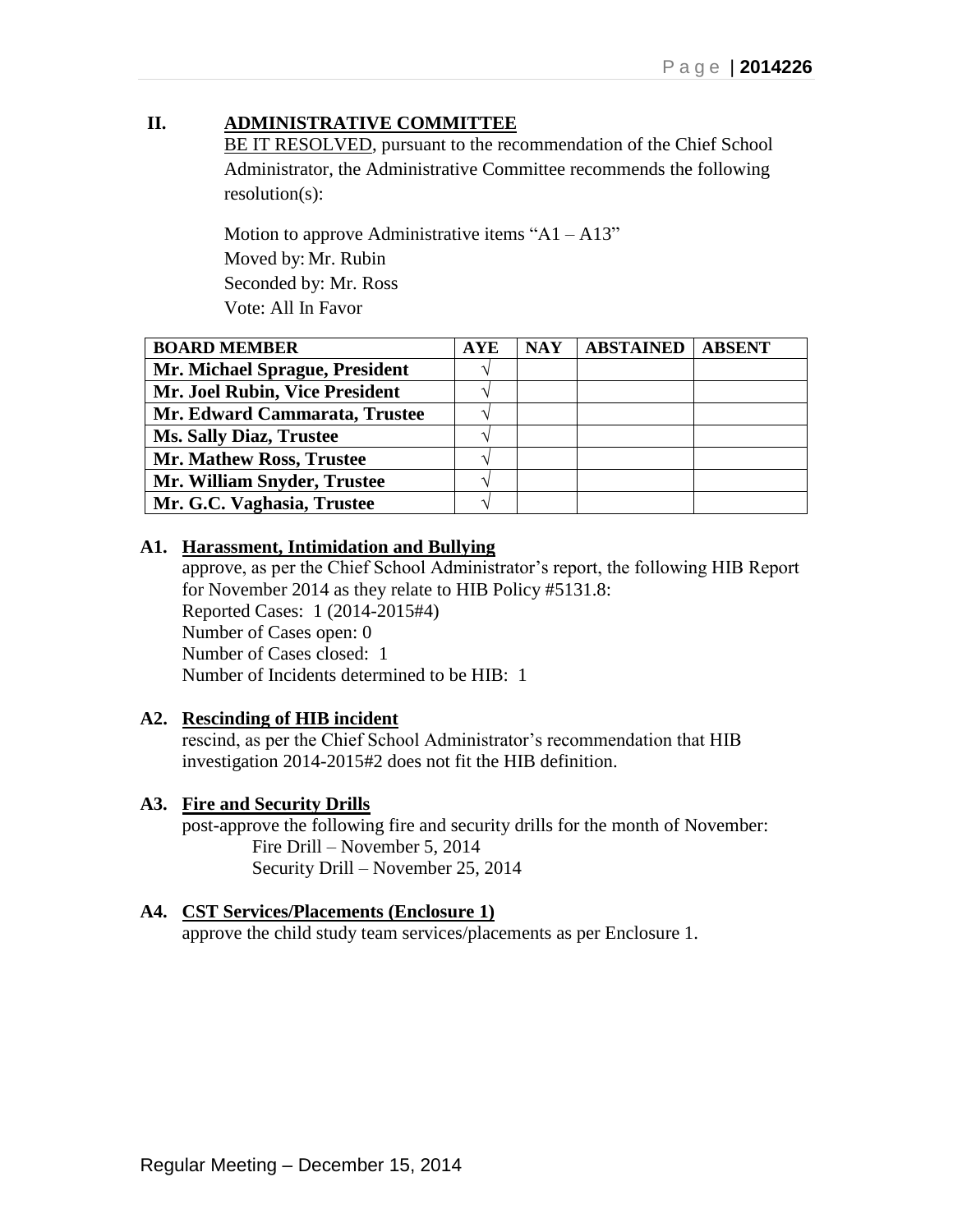# **A5. Workshop/Conference**

approve and post-approve the following conferences/workshops:

| Name:       | Vito DeLaura                                          |
|-------------|-------------------------------------------------------|
| Conference: | Coaching                                              |
| Location:   | Haworth & Northvale Schools                           |
| Date:       | 10/24/14                                              |
| Cost:       | \$.00                                                 |
| Name:       | Laurie Princing, Vito DeLaura                         |
| Conference: | Google Docs                                           |
| Location:   | Old Tappan, NJ                                        |
| Date:       | 11/11/14                                              |
| Cost:       | \$.00                                                 |
| Name:       | <b>Robin Brunck</b>                                   |
| Conference: | LLI, Intensive Professional Development               |
| Location:   | Cambridge, MA                                         |
| Date:       | 11/12/14-11/14/14                                     |
| Cost:       | \$25.50 tolls & additional \$6.51 mileage             |
| Comments:   | These are additional costs, workshop approved 4/24/14 |
|             |                                                       |
| Name:       | <b>Bonnie Malora</b>                                  |
| Conference: | Transition for Curriculum & Placement                 |
| Location:   | Old Tappan, NJ                                        |
| Date:       | 11/13/14                                              |
| Cost:       | \$.00                                                 |
| Name:       | Grace Brigida                                         |
| Conference: | <b>Informational Writing</b>                          |
| Location:   | Old Tappan, NJ                                        |
| Date:       | 11/14/14                                              |
| Cost:       | \$.00                                                 |
| Name:       | Marijean O'Donnell                                    |
| Conference: | STEM - Inquiry -Based Science                         |
| Location:   | Old Tappan, NJ                                        |
| Date:       | 11/19/14                                              |
| Cost:       | \$.00                                                 |
|             |                                                       |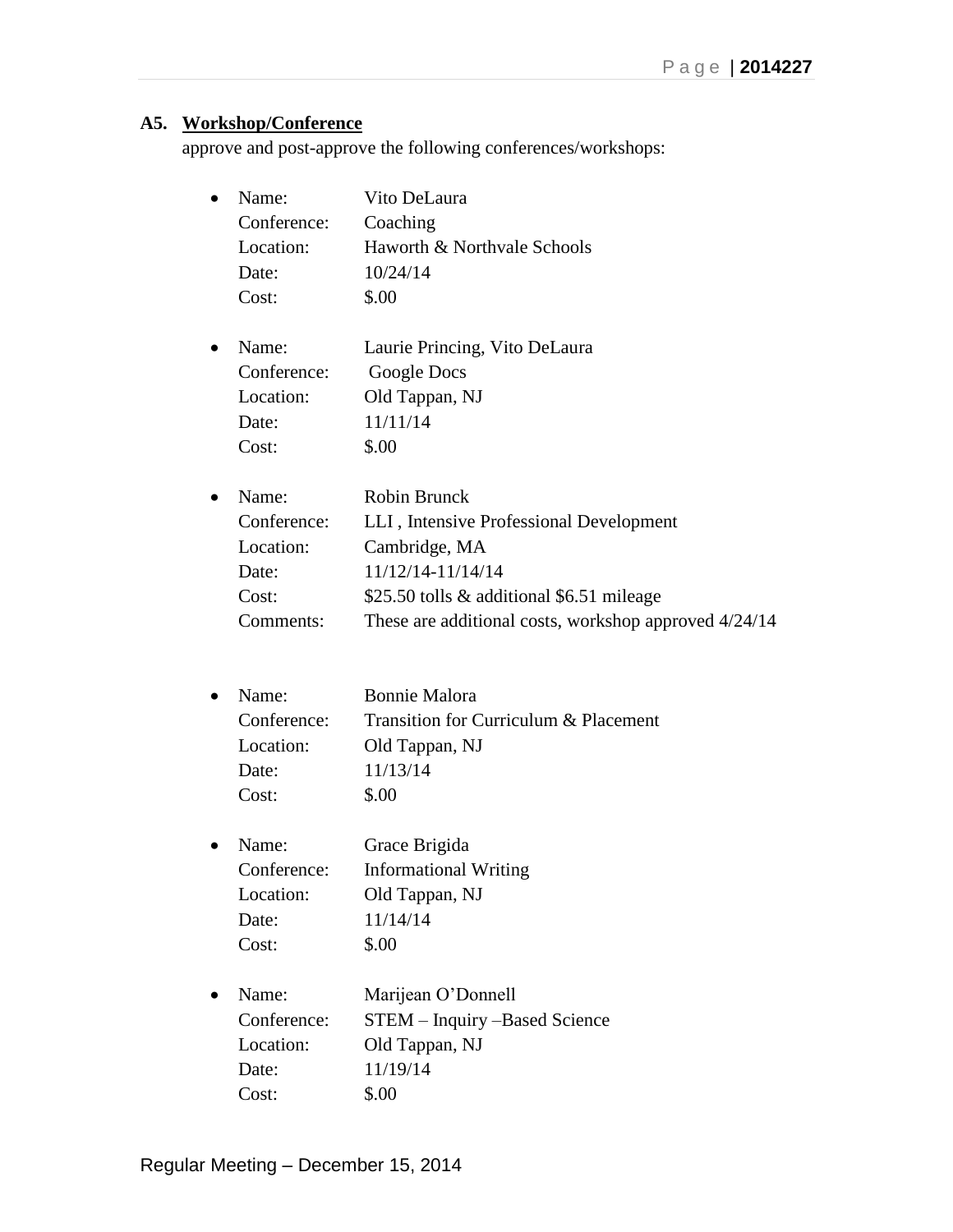|           | Name:       | Tracey Preolo, Harriet Kaplan                |
|-----------|-------------|----------------------------------------------|
|           | Conference: | World Language Curriculum Writing            |
|           | Location:   | NVCC, Demarest, NJ                           |
|           | Date:       | 11/20/14                                     |
|           | Cost:       | \$.00                                        |
|           | Name:       | Lauren McKinley, Rose Zara                   |
|           | Conference: | <b>Informational Writing</b>                 |
|           | Location:   | NVCC, Demarest, NJ                           |
|           | Date:       | 12/2/14                                      |
|           | Cost:       | \$.00                                        |
|           | Name:       | Tracey Preolo, Debra Cicchetti               |
|           | Conference: | Positive Psychology III                      |
|           | Location:   | NVRHS, Demarest, NJ                          |
|           | Date:       | 12/2/14                                      |
|           | Cost:       | \$.00                                        |
|           | Name:       | Lauren McKinley, Jordan Henshaw, Brie Corris |
|           | Conference: | <b>Classroom Common Core Math Strategies</b> |
|           | Location:   | NVCC, Demarest, NJ                           |
|           | Date:       | 12/3/14                                      |
|           | Cost:       | \$.00                                        |
| $\bullet$ | Name:       | Lisa Mazurek                                 |
|           | Conference: | <b>Social Studies Curriculum Writing</b>     |
|           | Location:   | NVCC, Demarest, NJ                           |
|           | Date:       | 12/4/14                                      |
|           | Cost:       | \$.00                                        |
|           | Name:       | Jordan Henshaw                               |
|           | Conference: | Picture Books & Common Core Standards        |
|           | Location:   | NVCC, Demarest, NJ                           |
|           | Date:       | 12/10/14                                     |
|           | Cost:       | \$.00                                        |
|           | Name:       | Megan O'Neill                                |
|           | Conference: | 8 <sup>th</sup> grade conference meeting     |
|           | Location:   | Old Tappan, NJ                               |
|           | Date:       | 12/10/14                                     |
|           | Cost:       | \$.00                                        |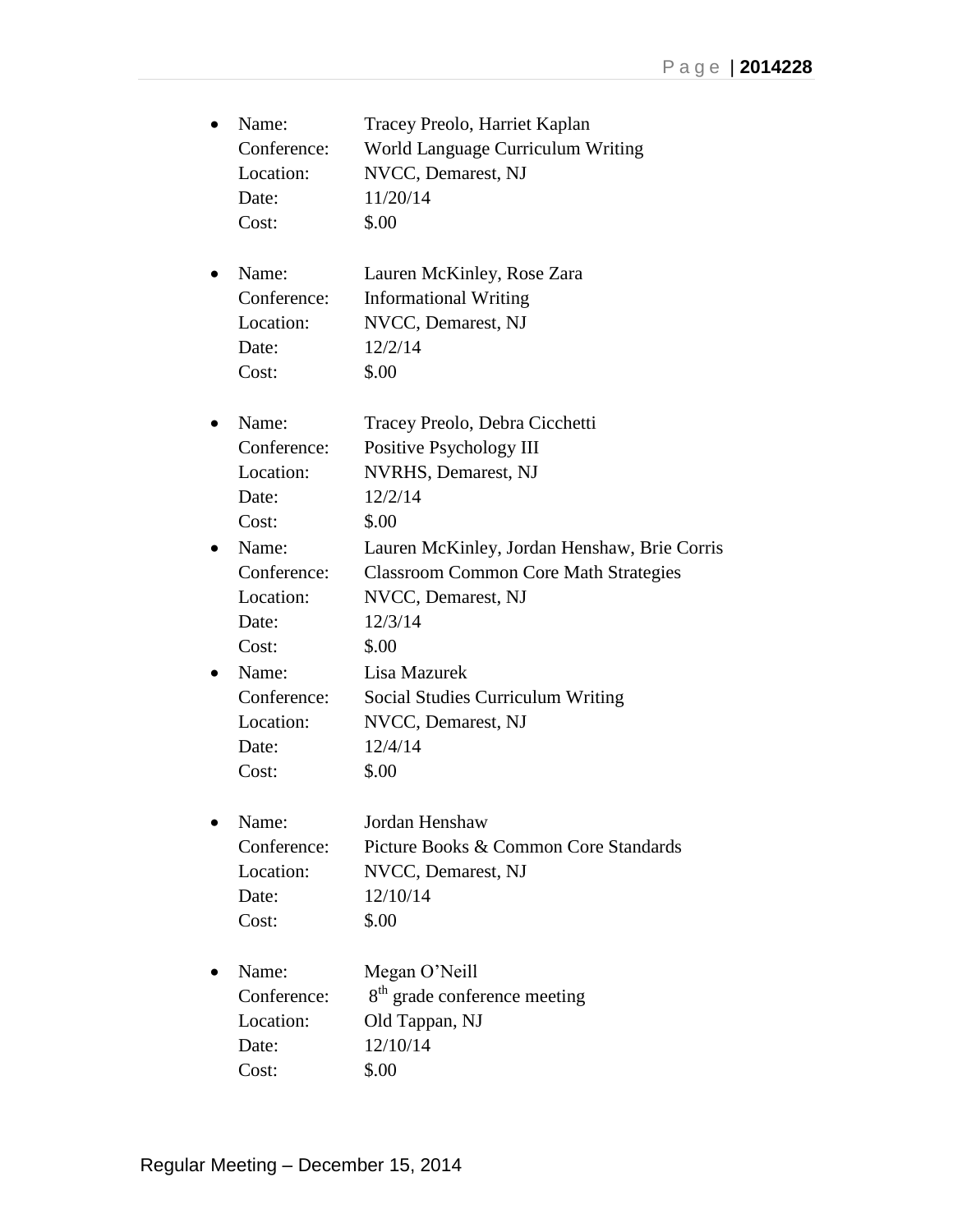| ٠ | Name:<br>Conference:<br>Location:<br>Date:<br>Cost:                                               | Marie Cooper<br>21 <sup>st</sup> Century Skills and Interdisciplinary Connections<br>NVCC, Demarest, NJ<br>12/11/14<br>\$.00                                                                                      |
|---|---------------------------------------------------------------------------------------------------|-------------------------------------------------------------------------------------------------------------------------------------------------------------------------------------------------------------------|
| ٠ | Name:<br>Conference:<br>Location:<br>Date:<br>Cost:                                               | Ann Alberti<br><b>Literacy Leaders and Coaches</b><br>Paramus, NJ<br>12/11/14<br>\$.00                                                                                                                            |
| ٠ | Name:<br>Conference:<br>Location:<br>Date:<br>Cost:                                               | Fran Orefice, Gina McCormack<br><b>Bergen County Curriculum Coordinators</b><br>Washington Township, NJ<br>12/16/14<br>\$.00                                                                                      |
|   | Name:<br>Conference:<br>Location:<br>Date:<br>Cost:<br>Name:<br>Conference:<br>Location:<br>Date: | Jordan Henshaw<br><b>Professional Development Committee</b><br>Old Tappan, NJ<br>12/17/14<br>\$.00<br>Fran Orefice, Gina McCormack<br>NJ Core Content Standard & Career Ready Practices<br>Paramus, NJ<br>1/12/15 |
|   | Cost:<br>Name:<br>Conference:<br>Location:<br>Date:<br>Cost:                                      | \$.00<br>Michelle Rienas<br>Judy Freeman's Winners Workshop<br>Whippany, NJ<br>4/24/15<br>\$199.00                                                                                                                |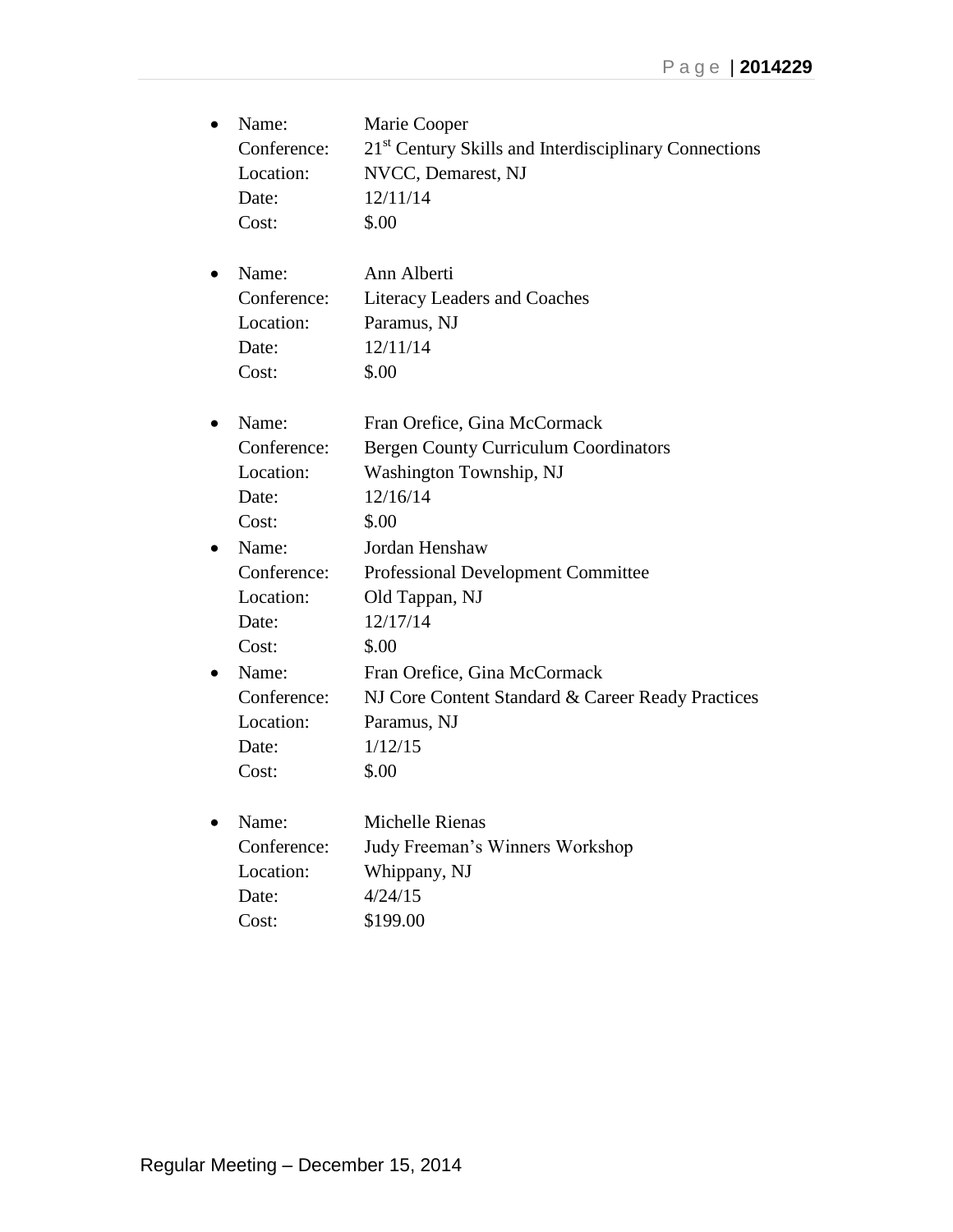### **A6. Stipend Position\***

post-approve the following position for 2014-2015:

| Debate Club Advisor        | Sean Ulley   | \$840.00 prorated on a yearly stipend of \$1,200.00 |
|----------------------------|--------------|-----------------------------------------------------|
| UN Model Club Advisor      | Lisa Mazurek | \$720.00 prorated on a yearly stipend of \$1,200.00 |
| <b>Head Softball Coach</b> |              | \$2,200.00                                          |
| <b>Head Baseball Coach</b> | Leigh Bomzer | \$2,200.00                                          |

\*Stipend amounts are in accordance with the 2012-2013 schedule between the Norwood Board of Education and the Norwood Education, until such time a successor agreement is reached.

### **A7. Substitute Teacher**

approve the following substitute teacher for the 2014-2015 school year: Robert Canas Aileen Kurtz Tara Conmy

### **A8. Job Descriptions**

approve the following job descriptions as per Enclosure #2: Speech-Language Specialists (2A) Guidance Counselor (2B) School Nurse (2C)

### **A9. Student Fieldwork**

approve the following students from Ramapo College to do Literacy Practicum observations in the following classroom in the Spring 2015:

| <b>NAME</b>       | <b>SUPERVISING TEACHER</b> |
|-------------------|----------------------------|
| Julia Mazza       | Danielle Keller            |
| Ash Schwiederek   | Jennifer Kiss              |
| Georgean Vellella | Jordan Henshaw             |
| Samantha Vigna    | Tara Cormican              |
| David Ward        | Jen Cianfaglione           |

### **A10. Student Observation**

approve Michael Soo, a student from University of Massachusetts, Amherst, to observe in the music classroom 1 day in January.

### **A11. Discipline Report**

approve the following discipline report for the month of November: Suspension: 1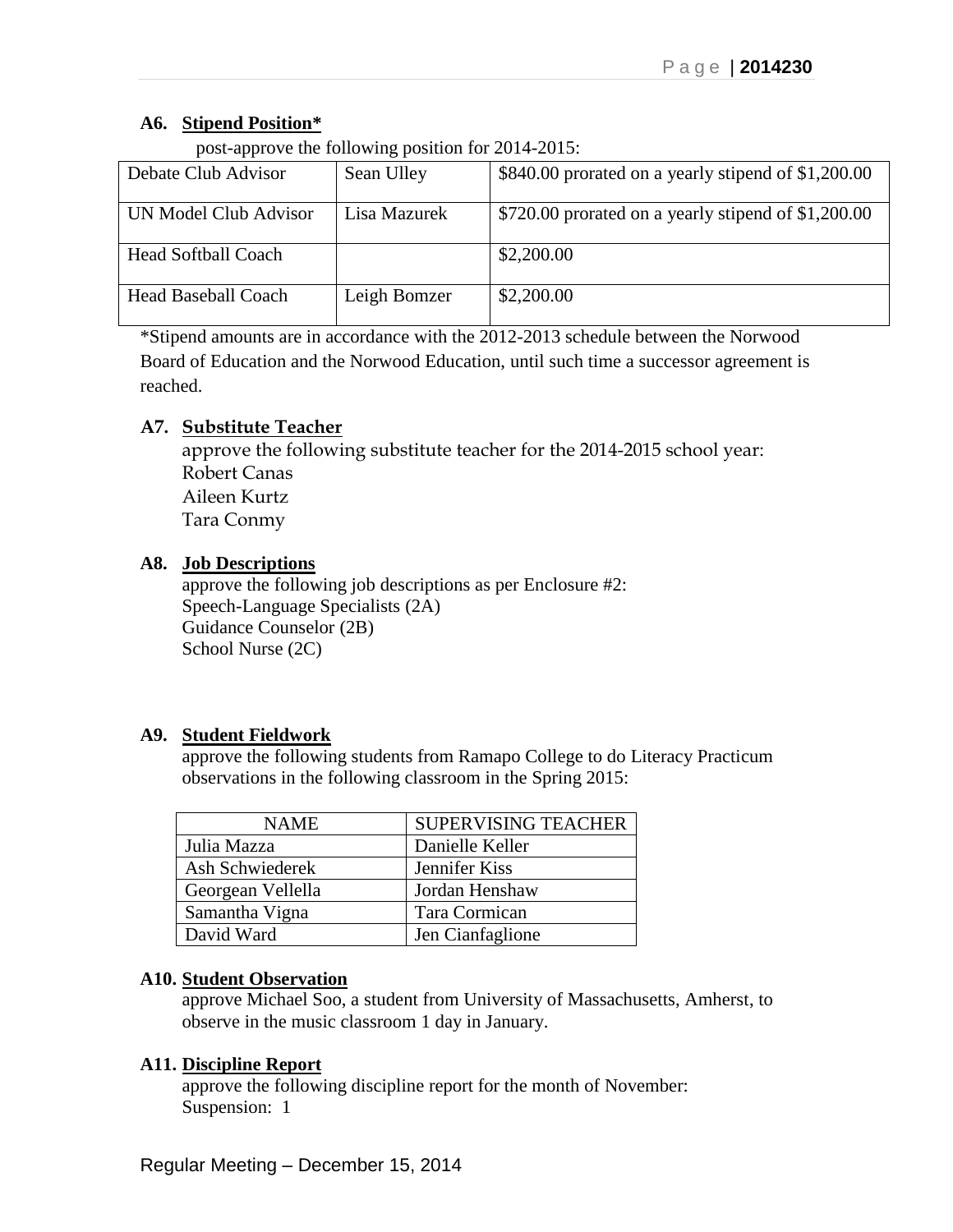#### **A12. Class Coverage**

post-approve the following teachers to provide  $4<sup>th</sup>$  grade math instruction coverage at their per period rate:

Lisa Baird \$44.09 Leigh Bomzer \$45.57 Nicole Hill \$70.99

post-approve Emily Kozel as a long-term sub at a rate of \$85.00/day for 19 days, then BA Step 1, benefit eligible through June 30, 2014.

#### **A13. Personnel-New Hire**

post-approve the following appointment for the 2014-2015 in accordance with the 2012-2013 salary schedule between the Norwood Board of Education and the Norwood Education Association, until such time as a successor agreement is reached:

| <b>NAME</b>     | <b>POSITION</b>           | <b>RATE</b>      | <b>EFFECTIVE</b> |
|-----------------|---------------------------|------------------|------------------|
| Marni Valorano  | <b>Instructional Aide</b> | \$16.00/hr.      | 12/1/14          |
|                 | For month of Dec.         | not to exceed 29 |                  |
|                 |                           | hours/week       |                  |
|                 |                           | No Benefits      |                  |
| Michael Shapiro | <b>Instructional Aide</b> | \$16.00/hr.      | upon receipt of  |
|                 |                           | not to exceed 29 | fingerprinting   |
|                 |                           | hours/week       | certificate      |
|                 |                           | No Benefits      |                  |

Motion to approve Administrative items "A14" Moved by: Mr. Rubin Seconded by: Mr. Ross Vote: All In Favor

| <b>BOARD MEMBER</b>            | <b>AYE</b> | <b>NAY</b> | <b>ABSTAINED</b> | <b>ABSENT</b> |
|--------------------------------|------------|------------|------------------|---------------|
| Mr. Michael Sprague, President |            |            |                  |               |
| Mr. Joel Rubin, Vice President |            |            |                  |               |
| Mr. Edward Cammarata, Trustee  |            |            |                  |               |
| <b>Ms. Sally Diaz, Trustee</b> |            |            |                  |               |
| Mr. Mathew Ross, Trustee       |            |            |                  |               |
| Mr. William Snyder, Trustee    |            |            |                  |               |
| Mr. G.C. Vaghasia, Trustee     |            |            |                  |               |

#### **A14. Interim Superintendent Appointment**

approve Dr. Patricia Raupers as Interim Superintendent/Principal, commencing 8/1/15 through 6/30/16, contingent upon County approval of her contract.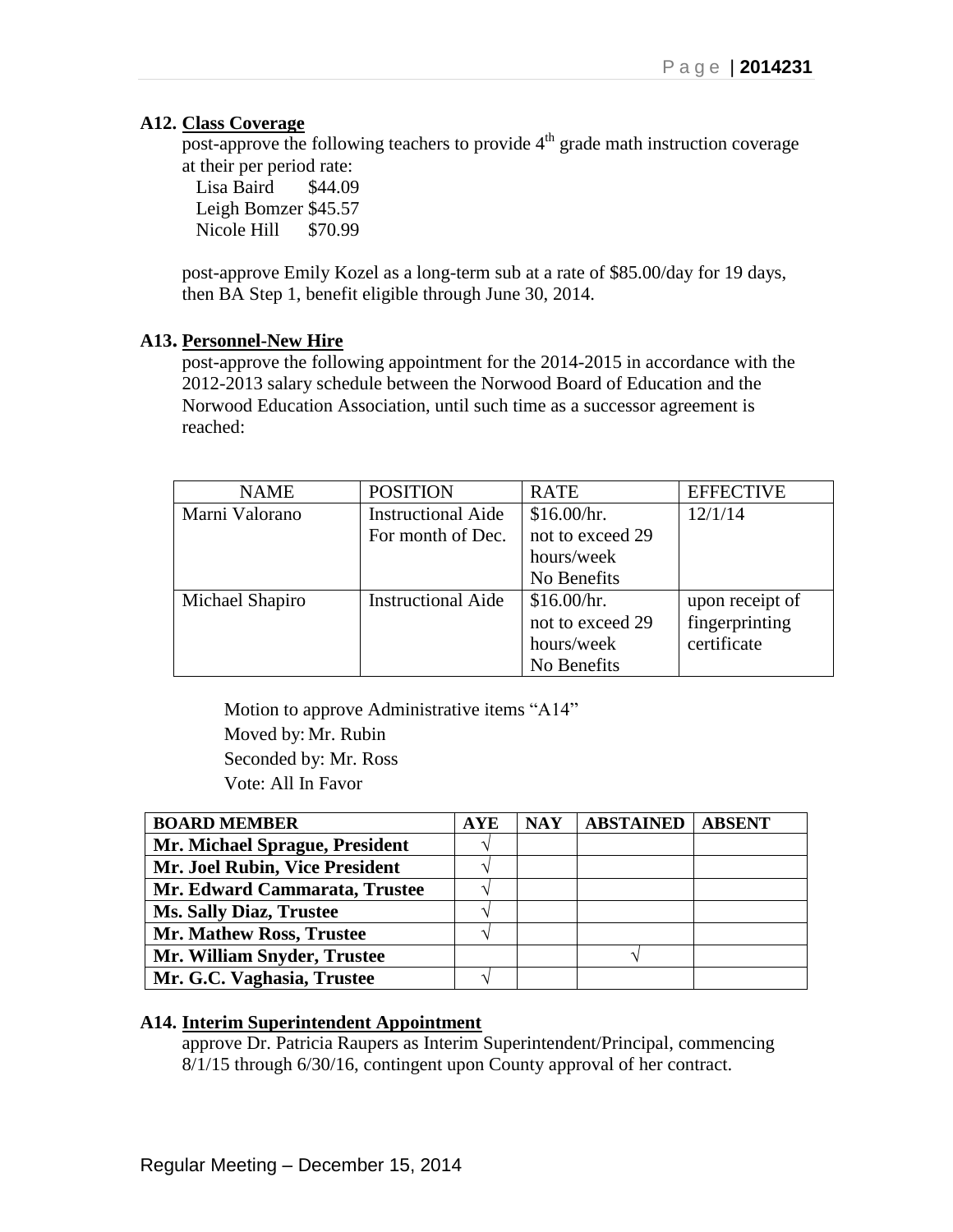# **III. CURRICULUM COMMITTEE**

BE IT RESOLVED, pursuant to the recommendation of the Chief School Administrator, the Administrative Committee recommends the following resolution(s):

Motion to approve Curriculum items "C1-C2" Moved by: Mr. Rubin Seconded by: Mr. Snyder Vote: All In Favor

| <b>BOARD MEMBER</b>             | <b>AYE</b> | <b>NAY</b> | <b>ABSTAINED</b> | <b>ABSENT</b> |
|---------------------------------|------------|------------|------------------|---------------|
| Mr. Michael Sprague, President  |            |            |                  |               |
| Mr. Joel Rubin, Vice President  |            |            |                  |               |
| Mr. Edward Cammarata, Trustee   |            |            |                  |               |
| <b>Ms. Sally Diaz, Trustee</b>  |            |            |                  |               |
| <b>Mr. Mathew Ross, Trustee</b> |            |            |                  |               |
| Mr. William Snyder, Trustee     |            |            |                  |               |
| Mr. G.C. Vaghasia, Trustee      |            |            |                  |               |

### **C1. Field Trips**

approve the following field trip for the 2014-2015 school year:

Grade 8

Location: Washington DC

Cost to Student: \$797.00

Cost to District: \$.00

Vendor: Gerber Tours

Choral & Band Groups

Location: Norwood, NJ – participating in town Holiday Parade

Cost to Student: \$.00

Cost to District: \$.00

Vendor:

Choral and Band Groups

Location: Norwood, NJ – participating in musical concert for town senior citizens Cost to Student: \$.00

Cost to District: \$268.00 Transportation

Vendor: Rinaldi Transportation

### • Grade 1

Location: Turtle Back Zoo Cost to Student: cost to be approved at a later date Cost to District: \$.00 Vendor: Rinaldi Transportation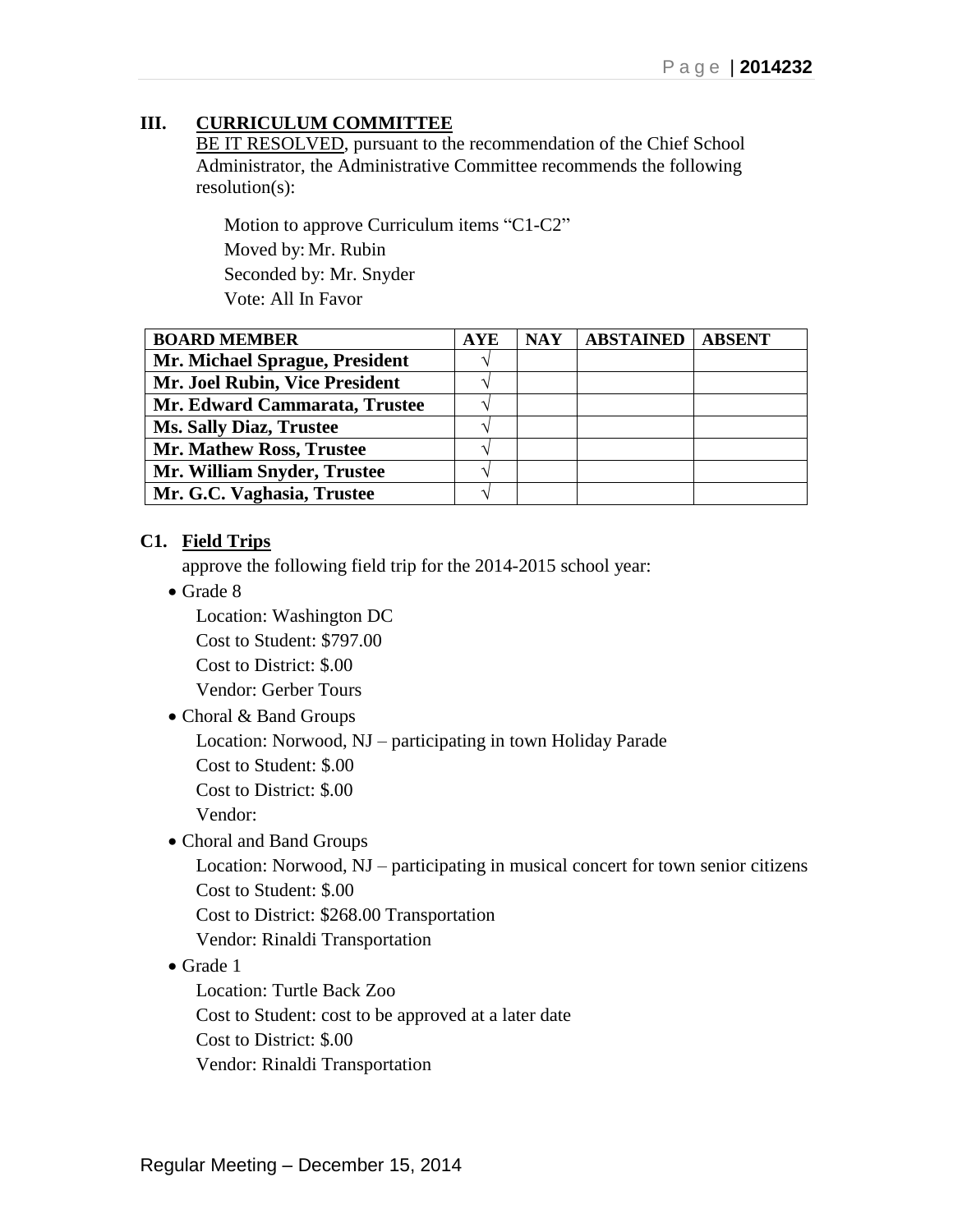## **C2. Course for Approval**

approve the following course(s) for approval:

| Course:<br>Credits: | Measurement & Supervision of Learning & Teaching             |
|---------------------|--------------------------------------------------------------|
|                     |                                                              |
|                     | 3                                                            |
| Date:               | $1/2015 - 6/2015$                                            |
| Institution:        | NJ City University                                           |
| Name:               | Vito DeLaura                                                 |
| Course:             | Educational Administration Leadership I                      |
| Credits:            | 3                                                            |
| Date:               | $1/2015 - 5/2015$                                            |
| Institution:        | NJ City University                                           |
| Name:               | Jason Simodejka                                              |
| Course:             | Getting Ready for Google Apps For Education                  |
| Credits:            | 3                                                            |
| Date:               | 11/24/14-12-22-14                                            |
| Institution:        | Midwest Teachers Institute and Calumet College of St. Joseph |
|                     |                                                              |

#### **IV. FINANCE COMMITTEE**

BE IT RESOLVED, pursuant to the recommendation of the Chief School Administrator, the Finance Committee recommends the following resolution(s):

 Motion to approve Finance items "F1-F6 " Moved by: Mr. Rubin Seconded by: Mr. Ross Vote: All In Favor

| <b>BOARD MEMBER</b>            | <b>AYE</b> | <b>NAY</b> | <b>ABSTAINED</b> | <b>ABSENT</b> |
|--------------------------------|------------|------------|------------------|---------------|
| Mr. Michael Sprague, President |            |            |                  |               |
| Mr. Joel Rubin, Vice President |            |            |                  |               |
| Mr. Edward Cammarata, Trustee  |            |            |                  |               |
| <b>Ms. Sally Diaz, Trustee</b> |            |            |                  |               |
| Mr. Mathew Ross, Trustee       |            |            |                  |               |
| Mr. William Snyder, Trustee    | ٦.         |            |                  |               |
| Mr. G.C. Vaghasia, Trustee     |            |            |                  |               |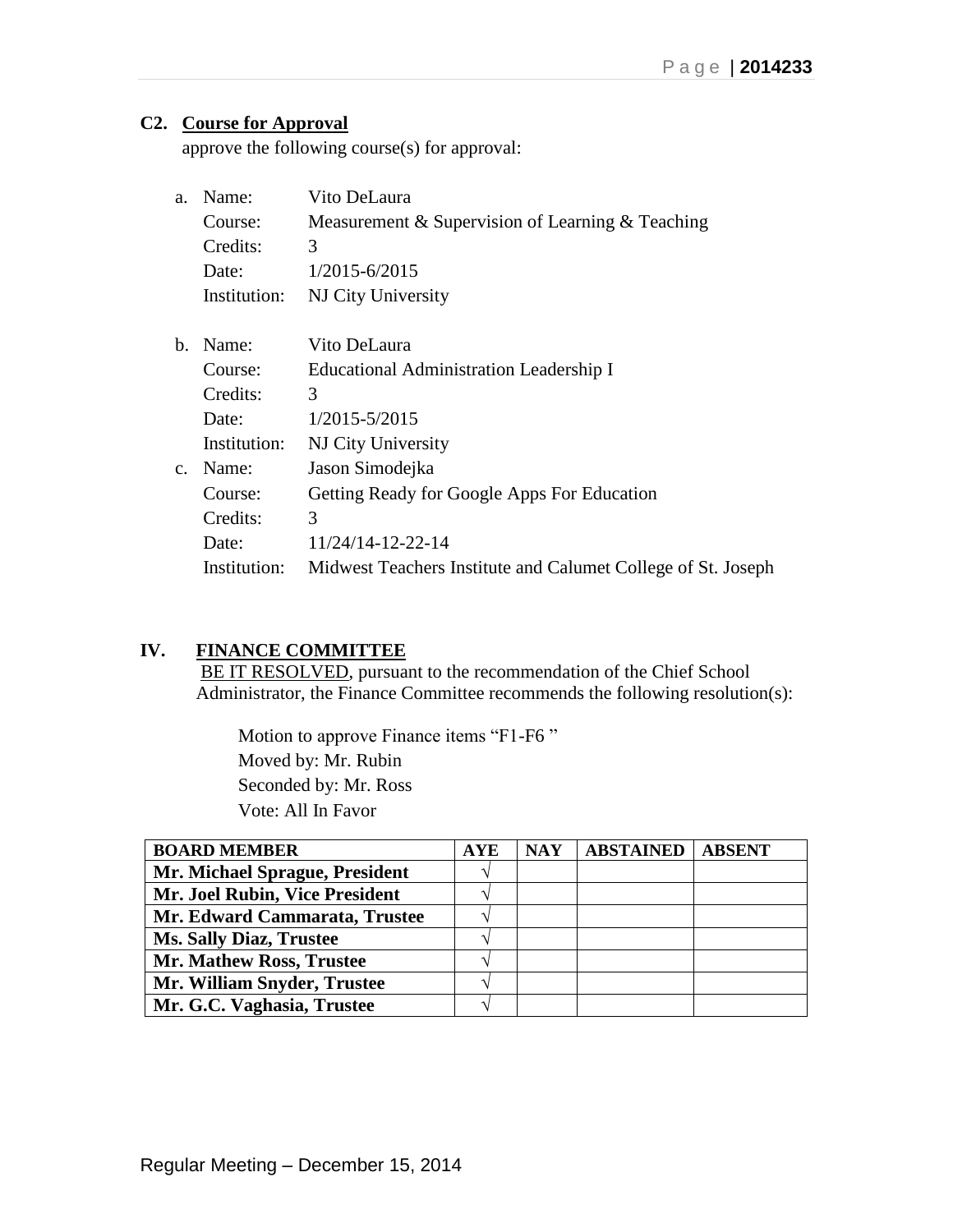### **F1. Disbursements**

post-approve November 30, 2014 Electronic Checks totaling \$121,067.19 having been audited and found correct and warrants issued therefore.

approve December 15, 2014 Monthly Disbursements totaling \$110,497.75 having been audited and found correct and warrants issued therefore.

 post-approve the wire transfer of funds in the amount of \$490,751.14 from the General Account to Payroll Accounts to cover payroll expenditures for the month of November 2014.

### **F2. Transfers/Certification of Budgetary Status**

authorize the Business Administrator/Board Secretary to make appropriation transfers with the Current Expense account of the 2014-2015 budget as of November 30, 2014; as per Enclosure No. 3.

### **F3. Financial Reports**

accept the Treasurer's and Secretary's Reports for the month of November, 2014, pursuant to N.J.A.C. 6:20-2.13(e)\*, we certify that as of December 15, 2014, after a review of the secretary's monthly financial report (appropriations section)and upon consultation with the appropriate district officials, to the best of our knowledge, no major account or fund has been over expended in violation of N.J.A.C. 6:20- 2.13(b)\* and that sufficient funds are available to meet the District's financial obligations for the remainder of the fiscal year.

### **F4. Treasurer Resignation**

accept, with regret, after 34 years of service, the resignation of our Treasurer, Richard Vogler, as of December 31, 2014.

### **F5. Bid Award for Re-Glazing & Replacement of Window**

award a bid for the purpose of re-glazing and replacement of the windows to RD Architectural at a cost of \$108,100.00, contingent on attorney review.

#### **F6. Building Use**

RESOLVED, that the Norwood Board of Education approves/post approves the application for USE OF SCHOOL FACILITIES made by the following groups/organizations listed below. The Board reserves the right to schedule school activities at any time;

| <b>GROUP/ORGANIZATION   USE/PURPOSE/ROOM   DATES/TIMES</b> |                    |                                 | FEE  |
|------------------------------------------------------------|--------------------|---------------------------------|------|
| Norwood Brownie Troop                                      | <b>Front Patio</b> | 11/26/14                        | None |
| 5458                                                       | <b>Bake Sale</b>   | $12 \text{pm} - 1:30 \text{pm}$ |      |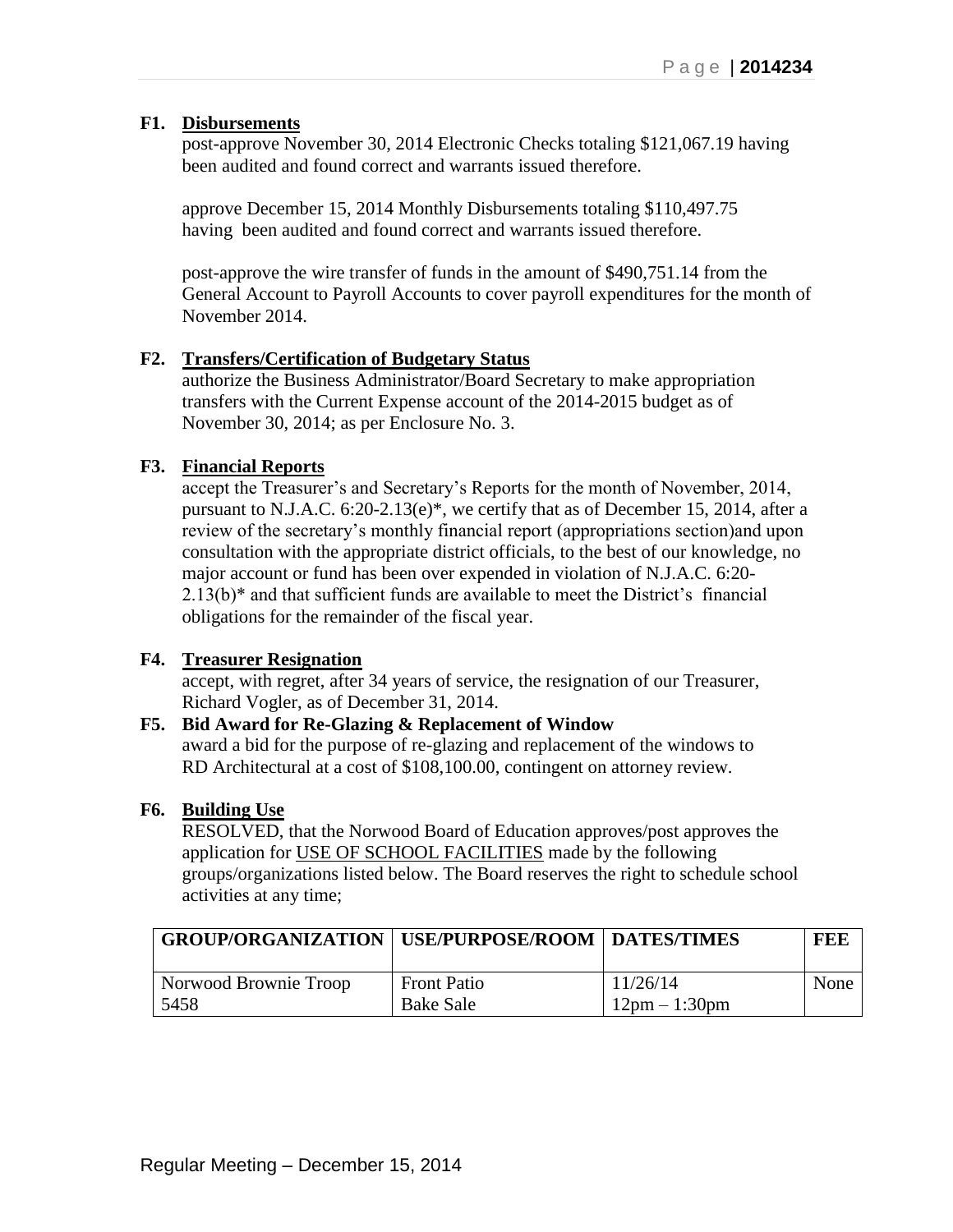#### **New Business - none**

**Old Business -** Mr. Rubin stated that there is a tentative agreement with the fact finder findings and there is common ground; no contract or salary guides yet.

### **Open to Public Participation**

Moved by: Mr. Rubin Seconded by: Mr. Ross Time: 8:33pm

> Mrs. Orrechio complimented the Holiday Parade and concert; they were excellent. Mr. M. Meyers helped and Mr. Kubicki did an excellent job with the jazz band. It was an outstanding and most enjoyable weekend. Thank you.

#### **Close to the Public**

Moved by: Mr. Rubin Seconded by: Mr. Ross Time: 8:36pm

### **Re-Open to Public Participation**

Moved by: Mr. Rubin Seconded by: Mr. Ross Time: 8:40pm

### **Re-Close to the Public**

Moved by: Mr. Rubin Seconded by: Mr. Ross Time: 8:41pm